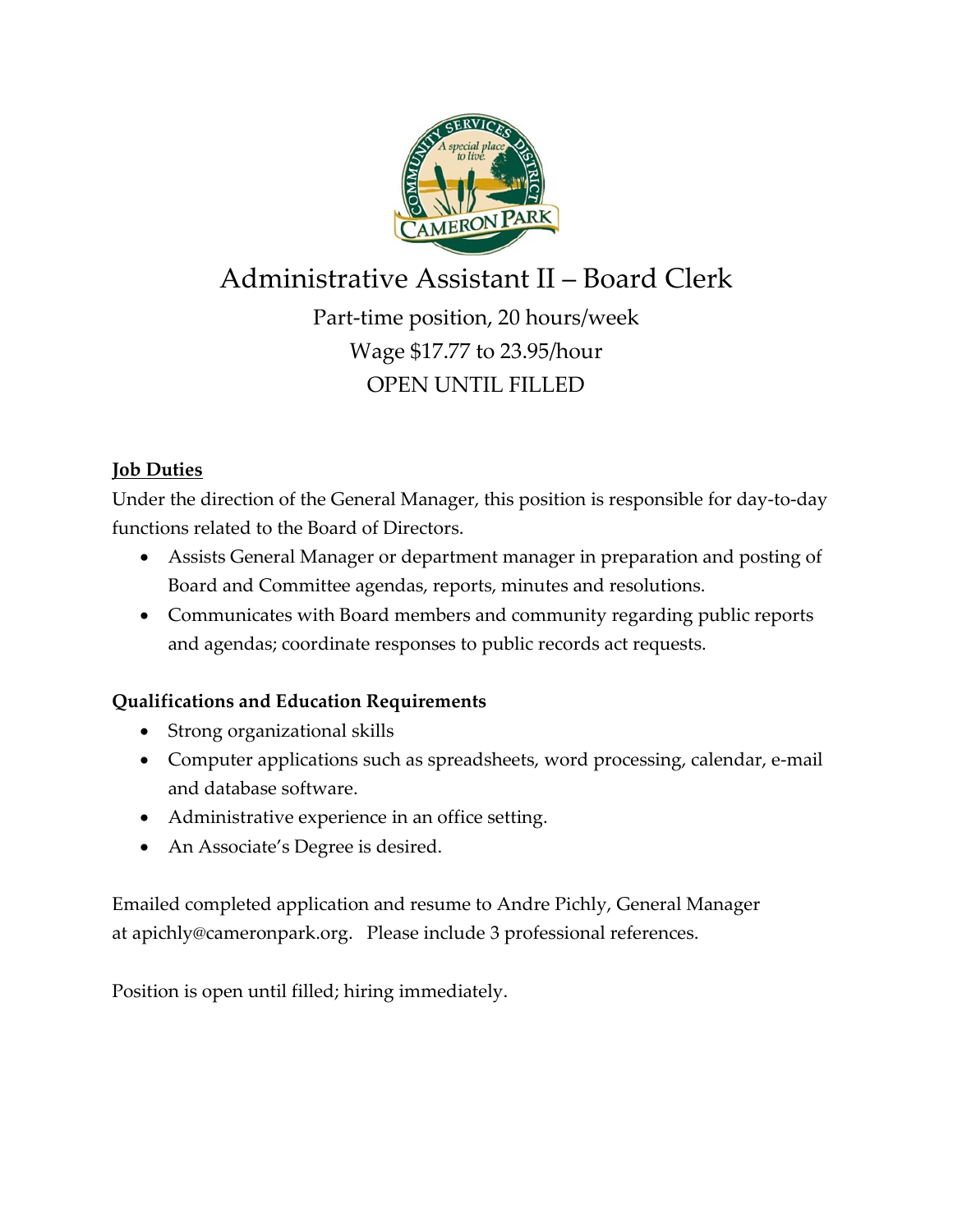## **Cameron Park Community Services District**

| <b>Job Title:</b>                               | Administrative Assistant II -<br>Confidential | Department/Group:                                 | Administration              |
|-------------------------------------------------|-----------------------------------------------|---------------------------------------------------|-----------------------------|
| Location:                                       | Cameron Park CSD Office                       | <b>Will Train Applicant(s):</b>                   | Specific to assigned duties |
| Level/Salary Range:                             | Level/Salary Range                            | <b>Position Type:</b>                             | Less than Part-Time         |
| <b>Applications Accepted By:</b>                |                                               |                                                   |                             |
| <b>OFFICE ADDRESS:</b>                          |                                               | <b>BENEFITS:</b>                                  |                             |
| <b>Cameron Park Community Services District</b> |                                               | <b>Full-Time with all Benefits</b><br>п           |                             |
| 2502 Country Club Drive                         |                                               | Part-Time with Health only Benefits<br>$\sqcup$   |                             |
| Cameron Park, CA 95682                          |                                               | $\checkmark$ Less than Part-Time with no Benefits |                             |
| www.cameronpark.org                             |                                               | Seasonal with no Benefits<br>$\mathbf{L}$         |                             |
| <b>Job Description</b>                          |                                               |                                                   |                             |

#### **GENERAL DESCRIPTION OF POSITION**

Under the general direction of the General Manager, Finance/Human Resources Officer, CC&R Compliance Officer or Parks & Facilities Superintendent, this position is primarily responsible for assisting with day-to-day office functions for various District departments. Position may also be assigned to the Fire Department and coordinate assigned duties with a fire chief.

#### **DISTINGUISHING CHARACTERISTICS**

The Administrative Assistant is expected to perform a variety of office tasks to provide support for the District. Responsibilities involve maintaining and retention of office records and files; providing information to customers, program participants, and citizens regarding programs, services and facility use; answering telephones; preparing or processing forms, reports or action steps related to agency activities including areas of safety compliance and/or Board documentation and CC&R's; cash handling; maintaining and preparing program and facility reports; and other related clerical tasks and customer service functions. Related tasks may be necessary as required.

#### **SUPERVISION EXERCISED/RECEIVED**

Receives supervision from the General Manager or department managers. Incumbents in this position do not routinely exercise supervision.

#### **ESSENTIAL JOB DUTIES:**

- Greets and assists the public, on the telephone and in person, with local and county information; answers questions about the facility and other district-owned properties.
- Checks the District's voicemail, email, and fax machine throughout the day with the ability to take and relay messages.
- Performs a variety of office tasks and related functions as needed including, but not limited to, wordprocessing, data entry, social media posting and other administrative support.
- Assists General Manager or department manager in preparation and posting of Board and Committee agendas, reports, minutes and resolutions.
- Communicates with Board members and community regarding public reports and agendas; coordinate responses to public records act requests.
- Coordinates safety program including scheduling staff training, keeping current Emergency Action Plans, seeks compliance with permits such as environmental health or elevator permits, and facility safety inspections and reporting.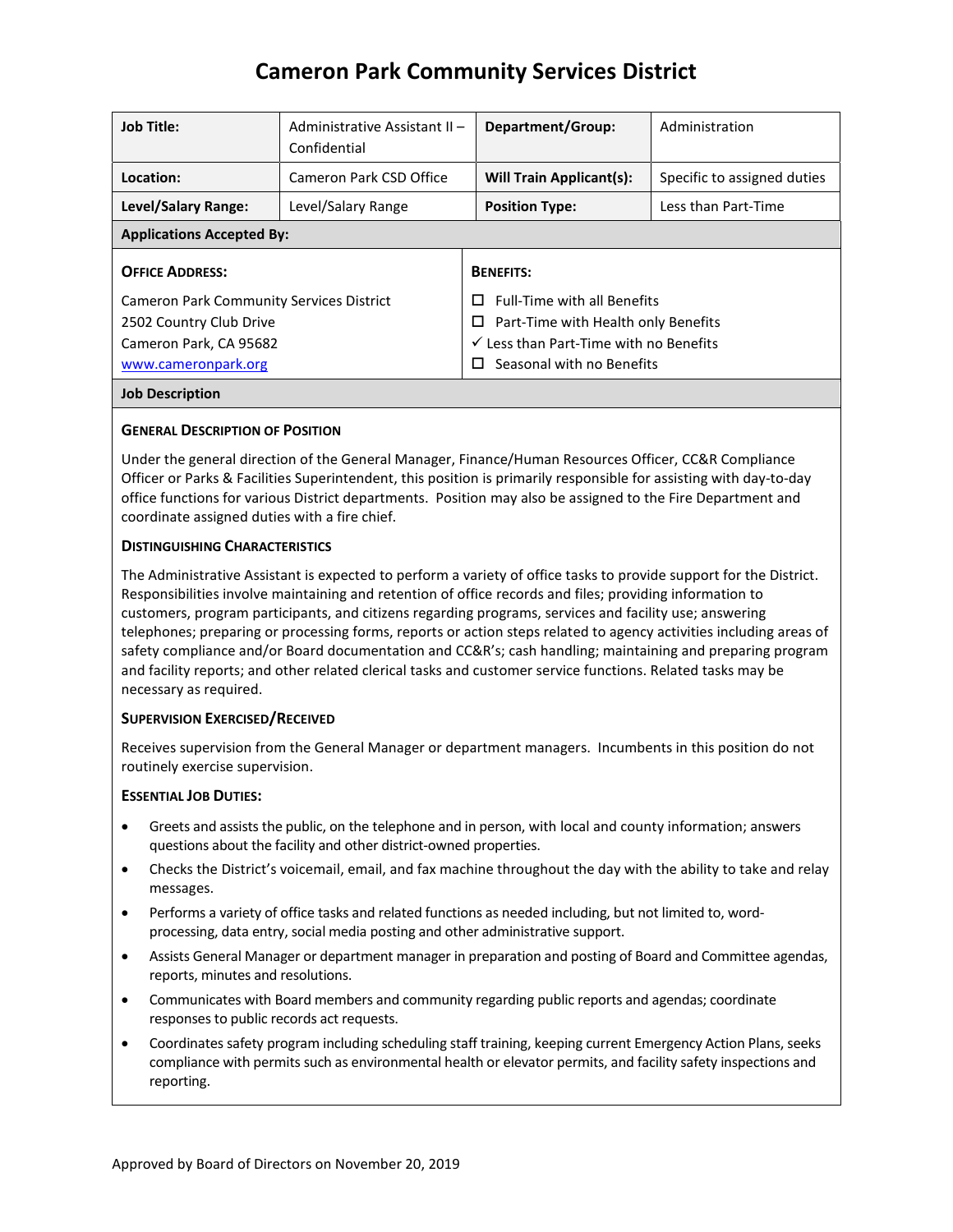- Coordinates claims with District insurer, receives or provides Certificates of Insurance as requested.
- Coordinates with Fire Chief to implement the Weed Abatement Ordinance Program, including preparing correspondence, developing informational flyers, providing information to residents, and performing inspections in adherence to the Ordinance timeline and procedures.
- Maintains a professional work ethic, and confidentiality as requested.
- Keeps a clean and organized work area.
- Establishes and meets timelines, is proactive, and shows strong organizational skills.
- Establishes positive working relationships with representatives of community organizations, state/local agencies, District management, staff, and the public.
- Performs other related duties as required.

#### **KNOWLEDGE OF:**

Proper grammatical usage, punctuation and spelling; basic mathematical functions; familiarity with office terminology, procedures and modern equipment; courteous manner; tact; good judgment; neat personal appearance; physical condition commensurate with the demands of the position. Standard office procedures, practices and equipment, including a computer and applicable software programs – Word, Outlook, Excel, Publisher, Adobe, etc.; methods of techniques for record keeping and recreational recordkeeping, report preparation and writing; proper English, spelling and grammar; and social media and publishing software. Graphics is desired but not required.

#### **ABILITY TO:**

Establish and meet timelines; handle monetary transactions accurately; read, interpret and record data correctly; organize, prioritize and follow-up on work assignments; work independently and as part of a team; make sound decisions within established guidelines; demonstrate strong organization skills; analyze complex issues and develop and implement appropriate responses when needed; follow written and oral direction; communicate clearly and concisely, both orally and in writing; work with computer programs – Word, Excel, Publisher, Adobe, etc.; establish and maintain effective working relationships.

#### **SKILL TO:**

Operate standard office equipment, registration system, and computer applications such as spreadsheets, word processing, calendar, e-mail and database software.

#### **PHYSICAL, MENTAL AND ENVIRONMENTAL WORKING CONDITIONS:**

Position requires prolonged sitting, standing, walking, reaching, twisting, kneeling, bending, squatting and stooping in the performance of daily activities. The position also requires grasping, repetitive hand movement and fine coordination in preparing statistical reports and data using a computer keyboard. Additionally, the position requires both near and far vision in reading correspondence, statistical data and using a computer. Acute hearing is required when providing phone and personal service. The need to lift, drag and push files, paper and documents weighing up to 25 pounds is also required.

Some of these requirements may be accommodated for otherwise qualified individuals requiring and requesting such accommodations.

#### **REQUIRED EDUCATION AND EXPERIENCE:**

- A combination of education and experience that has provided the knowledge, skills and abilities necessary for the duties expected of an Administrative Assistant.
- An Associate's Degree is desired.
- Candidate must be able to pass a medical examination, drug screening and Department of Justice (DOJ) background check.